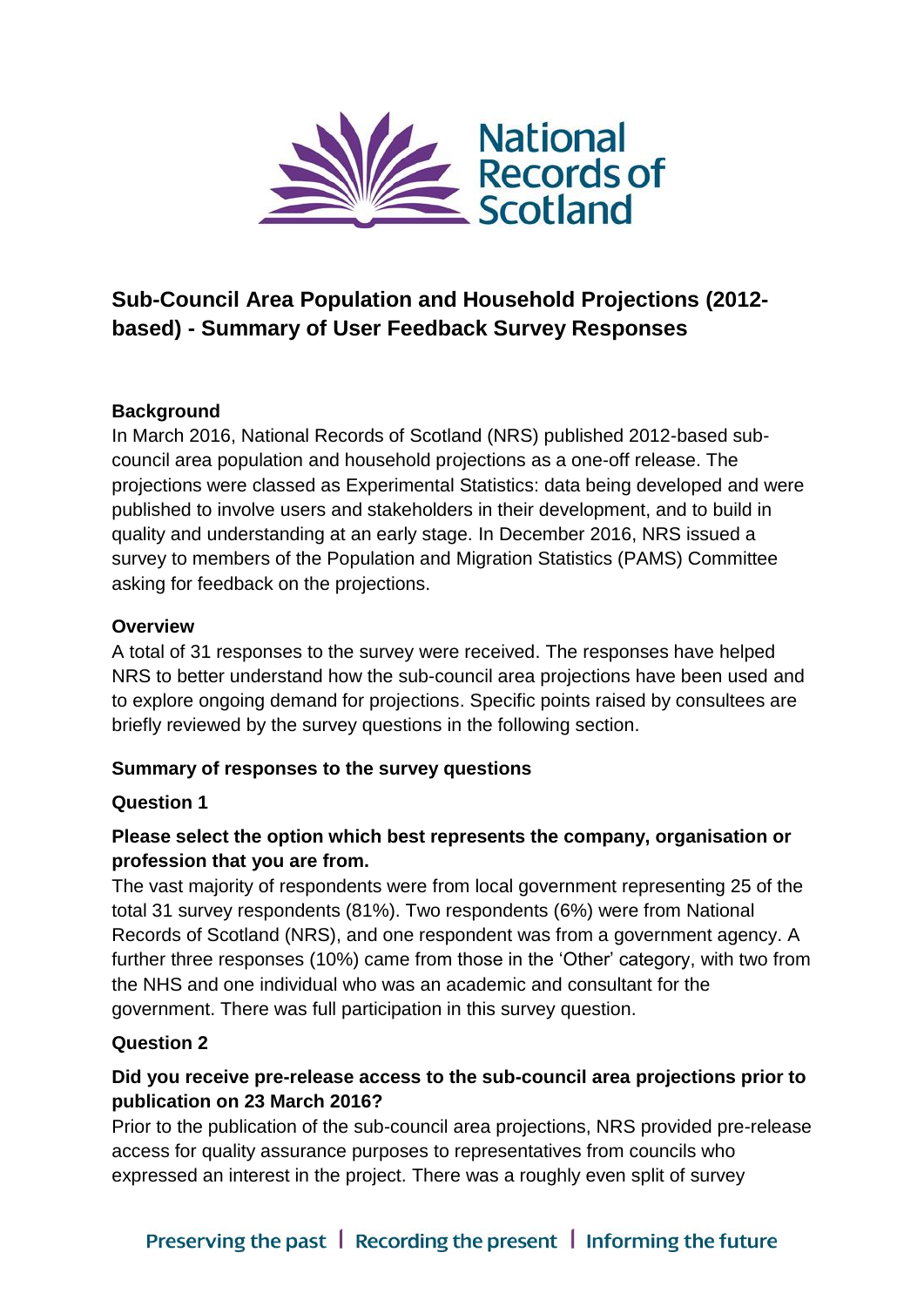participants reporting on whether or not they received pre-release access prior to the publication date of 23 March 2016. However, a slight majority of 16 survey participants (53%) reported that they had not received pre-release access; with 14 survey participants (47%) reporting that they had. There was a 3% non-response rate with only one participant skipping this question.

# **Question 3**

# **Overall, how satisfied were you with the level of engagement from NRS prior to the publication of the projections?**

General satisfaction with the level of engagement from NRS prior to the publication is positive, with 62% of respondents reporting they were satisfied and the remaining 38% reporting that they were very satisfied. There were no neutral or negative responses to this question. Only the 14 participants who had received pre-release access were asked this question, with 2 respondents (14%) skipping this question.

#### **Question 4**

# **Have you used, or do you plan to use, the sub-council area projections in your work?**

The large majority of participants have used, or plan to use, the sub-council area projections in their work. Most participants are interested in both household and population projections representing 61% of the survey participants. Additionally, 21% report they have only been interested in using the population projections in their work and a further 4% have used, or plan to use, only household projections. Together these make up a total of 86% of survey participants using or planning to use the subcouncil projections. There was a low non-response rate to this question (10%) with a count of only three non-responses.

#### **Question 5**

#### **If yes, then please describe how you have used them or plan to use them below.**

There were a wide range of reasons for participants having used or planning to use the sub-council area projections. Some of these included:

- informing policy, updating councillors, and preparing briefings for various audiences
- using the projections as part of locality profiles
- for education colleagues in forecasting school provision
- in preparation of the City Development Plan
- as a second opinion and comparatively against independent projections made
- for education estate planning
- for housing and social work, including the planning of services to the elderly
- for Housing Need & Demand Assessment calculations
- profiling local settlement areas, locality planning, education planning, local development planning, wards, service planning, strategy documents etc.
- informing local service planning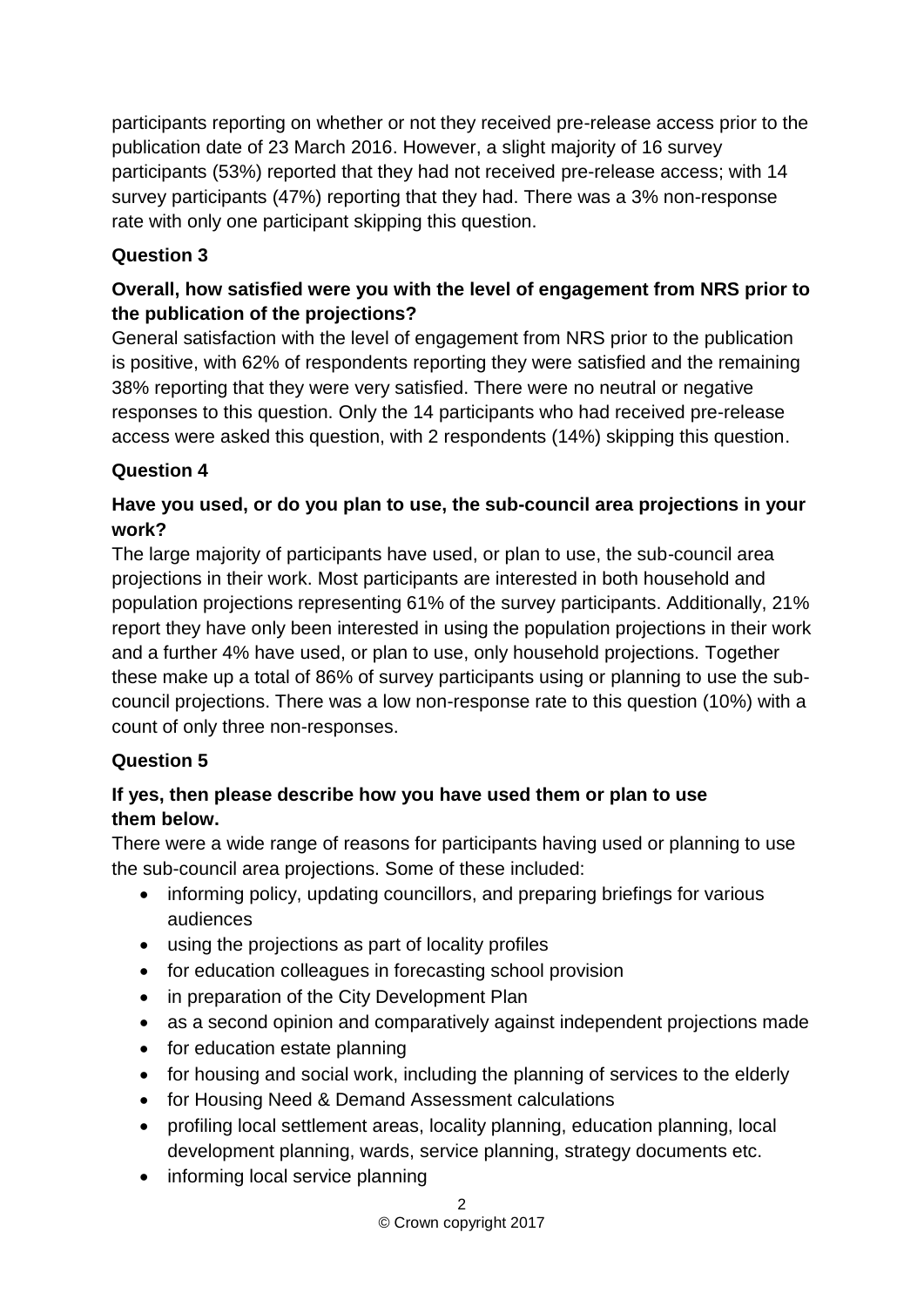#### **Question 6**

# **How familiar are you with the POPGROUP software that was used to produce the projections?**

Most of the survey participants were unfamiliar with the software used to calculate the projections, accounting for 60% of the total respondents. A small minority of 8% reported that they were very familiar with the POPGROUP software and 32% reported that they were somewhat familiar. There was a low non-response rate for this question with 81% of participants providing a response.

# **Question 7**

# **Should it become available, would you be interested in receiving training or instruction in using the POPGROUP software?**

Stemming from the previous question on familiarity with the POPGROUP software, the majority of participants intimated that they would be interested in receiving training and/or instruction on the software in the future. Of those interested, 10 (40%) declared a definite interest and 12 (48%) indicated a possible interest in training. Three participants (12%) reported that they would not be interested. Similarly to the previous software question, there was a low non-response rate for this question with 81% of participants providing a response.

#### **Question 8**

# **Are you aware that NRS has made available the input files for the projections on request?**

NRS has made the input files for the projections on request, however, only 10 survey respondents (40%) were aware of this. 60% of respondents were not aware of this availability.

#### **Question 9**

#### **Would you be interested in receiving these input files?**

Of the 60% of the respondents who were not aware of the availability of input files for the projections being available, two thirds of respondents were interested in receiving these for use.

#### **Next Steps**

NRS is a collaborating institution for a PhD in small area demographic forecasting at the University of St Andrews. This is likely to explore some of the issues encountered by NRS whilst producing the sub-council area projections

Additionally, training in the POPGROUP software used to produce the sub-council area projections is being organised for PAMS members, local government and other interested parties by NRS, with the training being administered by staff from the University of St Andrews. The aim of the course is to provide attendees with the skills required to produce local area projections. Updated POPGROUP input files will